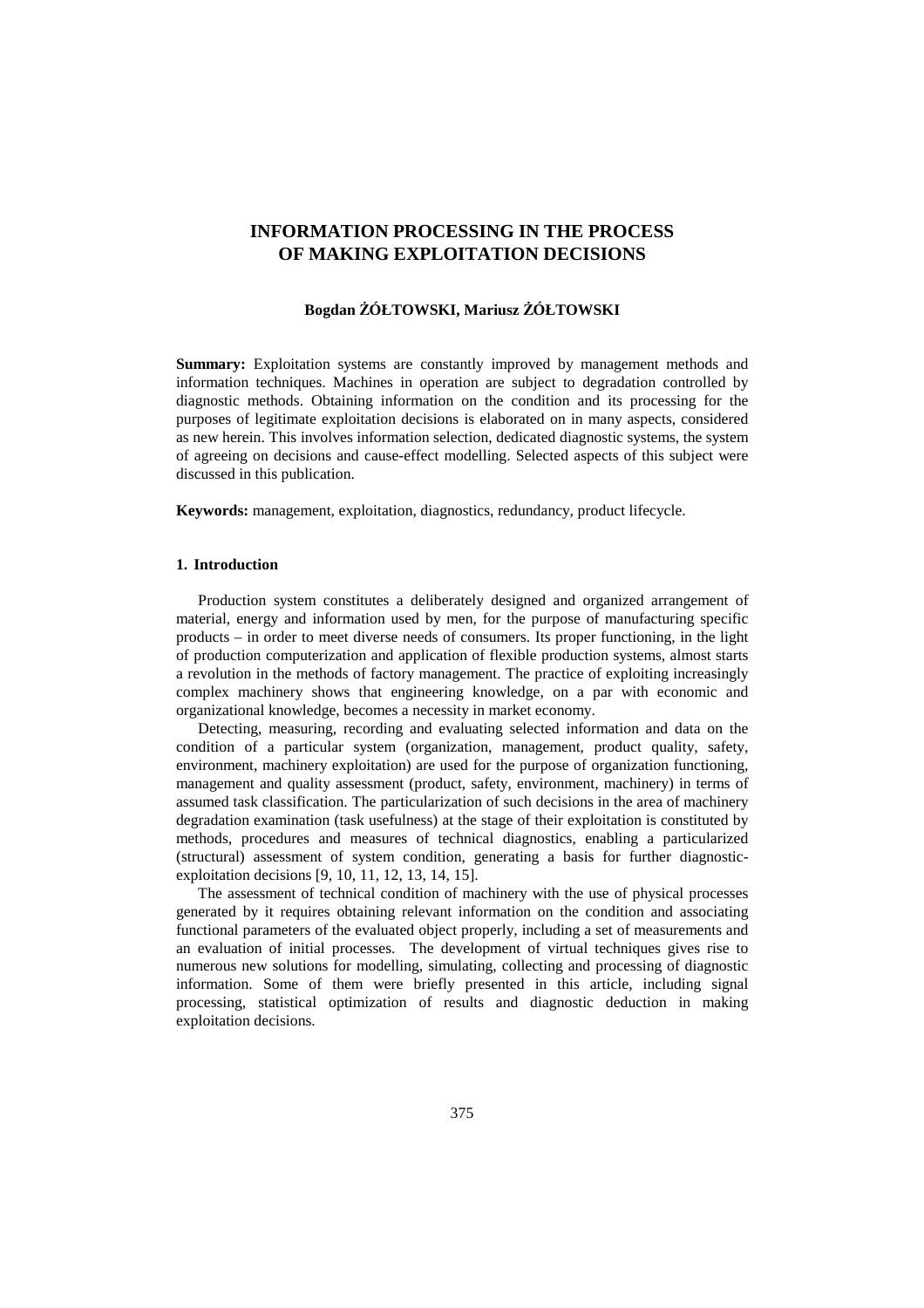#### **2. Managing an exploitation system**

The objective of economic development is to create conditions for the achievement of increased social productivity, taking into account criteria for environmental protection, quality systems, safety and modern IT technologies. An increasing amount of information produced in an enterprise in the areas of management, production and supporting processes requires their proper ordering, processing and reduction to an extent necessary to make rational decisions. Computer technique has taken control over all the spheres of enterprise activity; moreover, it undermined hitherto existing divisions and shook hitherto existing structure, as well as changed its surroundings.

Information technology development at various stages – from the design to machinery liquidation – including product lifecycle – is shown in fig. 1.



Fig. 1. The development of industrial information systems

An example of an enterprise information system highlighting the issue of maintaining machinery in motion, where logistics, exploitation, diagnostics and safety are most important. In such a system, the issue of monitoring machinery condition and other related partial problems in decision-making are integrated in company IT structure.

Taking into account variants of possible machinery exploitation strategies available in literature, their practical relevance for an enterprise can be assessed with the use of **utility indicators of efficiency**. They enable an assessment of damage development, as well as management through functional reliability.

Management functions in an enterprise are as follows: **planning, organizing, directing, motivating and controlling.** 

**Planning** mainly focuses on:

- 1. developing a strategy for production system management,
- 2. forecasting demand, prices, ambient conditions and action,
- 3. designing a product and production process,
- 4. designing and selecting production capabilities,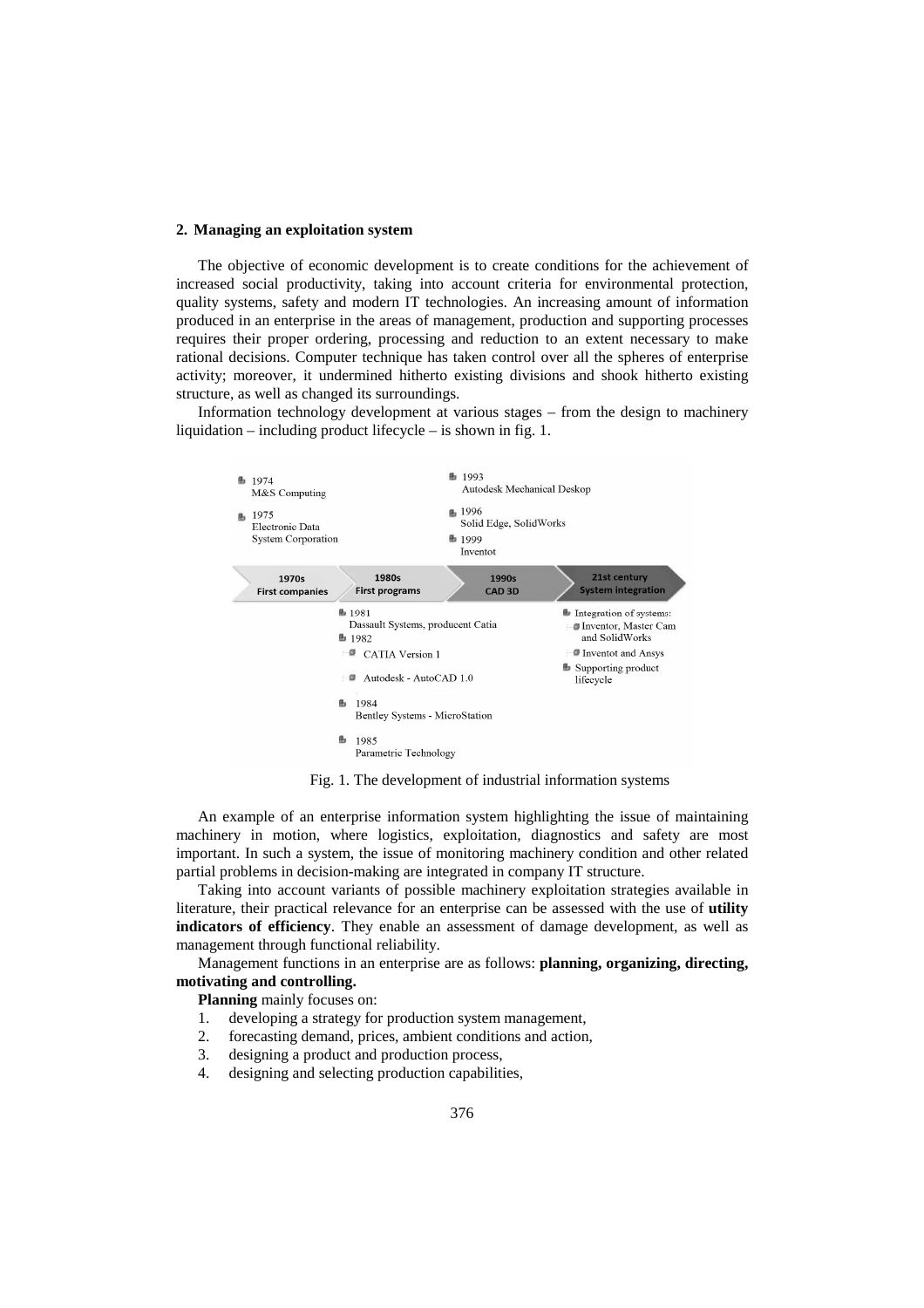- 5. planning product location,
- designing production structures and arranging machinery. **Organizing** production technology processing includes:
- 1. operation and work planning,
- 2. work measurement and standardization,
- 3. managing product development plans, production process and system changes. **Directing and motivating** mainly include:
- 1. production system operation scheduling,
- 2. synchronizing deliveries and processing operations,
- 3. scheduling particular operations.
	- **Controlling** embraces an inspection of the whole processing system:
- 1. controlling material, semi-finished and ready-made product supplies,
- 2. controlling product quality,
- 3. controlling company's financial situation.

Keeping machinery in motion and assessing machinery condition, depending on the scope of diagnostics application in an enterprise, may include the following actions: corrective, preventive or forecasting, as shown in fig. 2.

Thus, the system of maintaining machinery usability takes advantage of all exploitation and management theory areas, with the help of IT technique with reference to acquiring, processing and transmitting information, which constitutes a basis for further diagnostic and exploitation decisions. More generally, monitoring and managing technical systems in an enterprise involves the issues of:

#### **\* established:**

- enterprise management system,
- enterprise IT system,
- exploitation organization system in a logistic system.

# **\*\* implemented:**

- − monitoring of enterprise functioning,
- monitoring of machinery condition through diagnostics and non-destructive tests.

Modern solutions of professional machinery condition monitoring systems for suitability maintenance are by such companies as: Bently Nevada (USA), Carl Schenck AG, Bruel & Kjaer, TECHNICAD – Gliwice, as well as many other commercial, partial information systems supporting machinery exploitation in a plant. Sensible and economically justified development of future enterprises embraces complex IT strategies in monitoring and management, handled by personnel trained in managerial and organizational issues.

Any company operating in a competitive free market economy should choose an appropriate management method ensuring a strategic advantage. This includes an analysis of description and relevance of management methods with reference to enterprise specificity, with their brief characteristics, principles of functioning and possible benefits. In view of a large number of established management methods (more than 130 according to various sources), such as: management by objectives (MBO), management by communication (MBC), management by innovation (MBI), management by delegation (MBD), management by results (MBR), management by quality (MBQ), strategic management (SM), management by motivation (MBM), management by participation.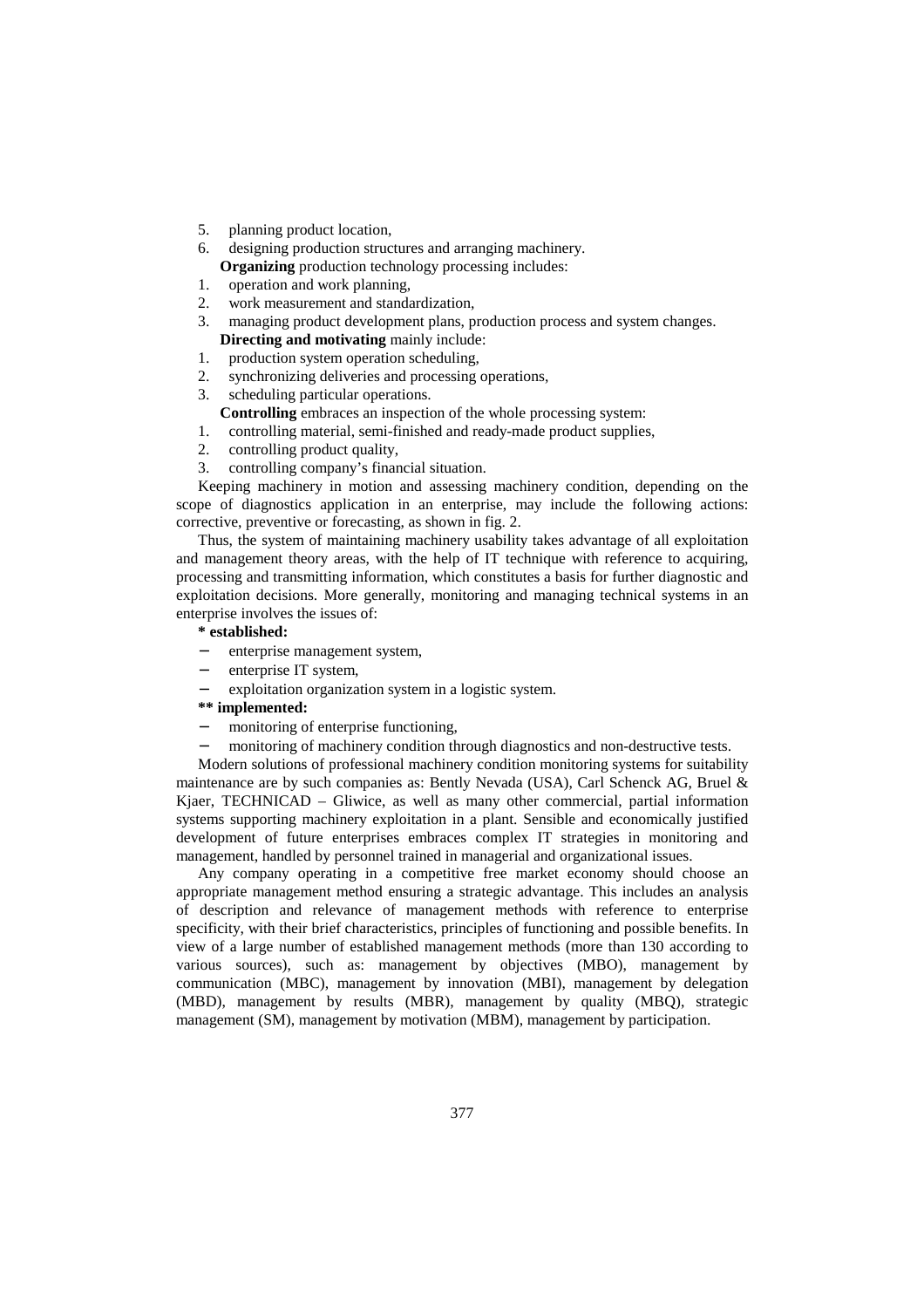

Fig. 2. Basic forms of keeping machinery in motion

 (MBP), with different: property forms, locations, branches and employment size – an analysis of the distribution of their use frequency indicates that management by objectives (MBO) and management by quality (MBQ are the most frequently used methods (fig. 3).



Fig. 3. The use frequency of management methods applied in organizations [6]

A tool for shaping action accurateness with reference to machinery suitability assessment are monitoring and technical diagnostics, generating information necessary to manage their exploitation – fig. 4. Quality supported by information techniques has become the central problem of modern management. It is the whole of product characteristics and services affecting their ability to meet identified and potential needs.

 Available commercial "product lifecycle" programs include a description and principles of managing the lifecycle of a machine at the stages of evaluation, design and construction, manufacturing and operation.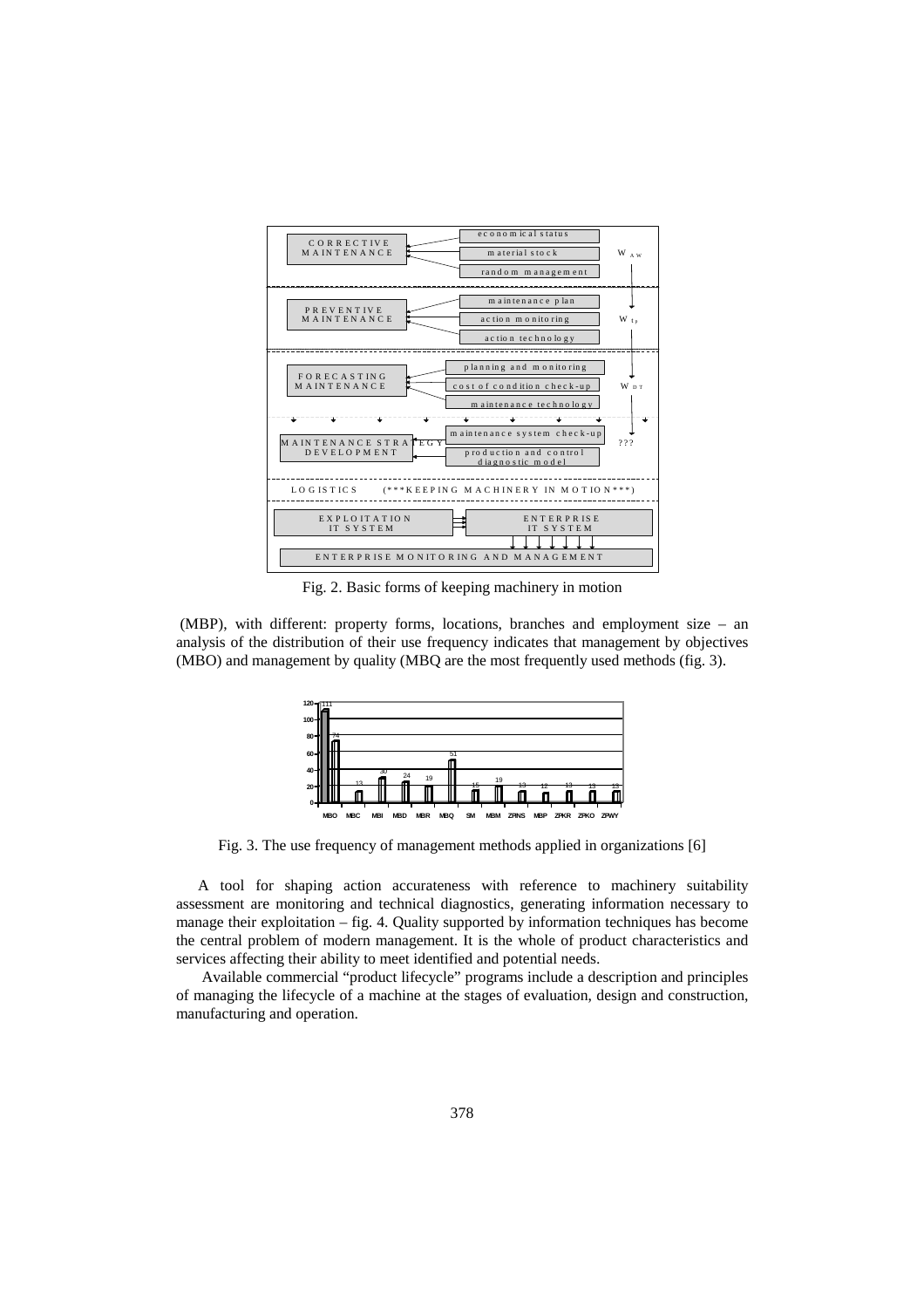

Fig. 4. The idea of machinery exploitation management in an enterprise:  $P_{OR}$  – exploitation working subsystem,  $P_{OZ}$  – exploitation management subsystem,  $U_O$  – input,  $Y_O$  – outputs,  $Z_O$ – disruptions,  $u_{no}$ ,  $y_{no}$ ,  $u_{mo}$  – signals: input, output and steering respectively

At the stage of design, the following are used: Autodesk, AutoCad, CAD, CAE (MES, FLUENT, ADAMS), PDM (documentation management), MICROSTATTION, CATIA, SOLIDWORKS, SOLIDEDGE, INVENTOR and ANSYS. In manufacturing, the following are available: CAM, IRIS, UIC. For exploitation description, the following programs can be used: ARETICS, CMMS Machine, TPM, AGILITY, MAXIMO, SUR-FBD, EUROTRONIC, THETA-CONSTELLATION, PREKION, PLAN-9000, "MACHINE" SYSTEM, PLAN9000 SYSTEM, REPAIRING SYSTEM API PRO, IMPACT XP 217 SYSTEM, IFS SYSTEM, ISA SYSTEM – BPCS. Product lifecycle integration is described by PLM, LCM, engineering knowledge management – KM, CATIA.

#### **3. Initial data processing**

The observation of progress in wear and tear of an object is based on measuring various symptoms of the technical condition and comparing them with allowed values established earlier – for a specific symptom and in a particular application. The process of object wear and tear is usually not one-dimensional, and the dimension of damage degree increases with the degree of machinery construction complexity. This radically improves the dimensionality of condition vectors, signal and interference vectors. Diagnostic information available in the check-up becomes redundant, dimensionally complex and difficult to process.

This study presents the problems of information redundancy, assessment of individual measurements of diagnostic signal and multi-dimensional processing of diagnostic information in program research as key issues.

In practical applications, the pre-treatment of measurement data is an essential step in data classification, having impact on both the effectiveness of distinguishing between conditions, speed and construction simplicity, as well as learning the cause-effect model and its subsequent generalization. A recorded time signal of the tested process moved to an Excel spreadsheet is the basis for further processing, for example in the field of time, frequency and amplitude, giving many measurements enabling the decomposition of the output signal to signals of growing individual disruptions. The decision-making process consists of a series of operations starting with obtaining information on machinery status, its gathering and processing, until selecting and forwarding a fixed decision for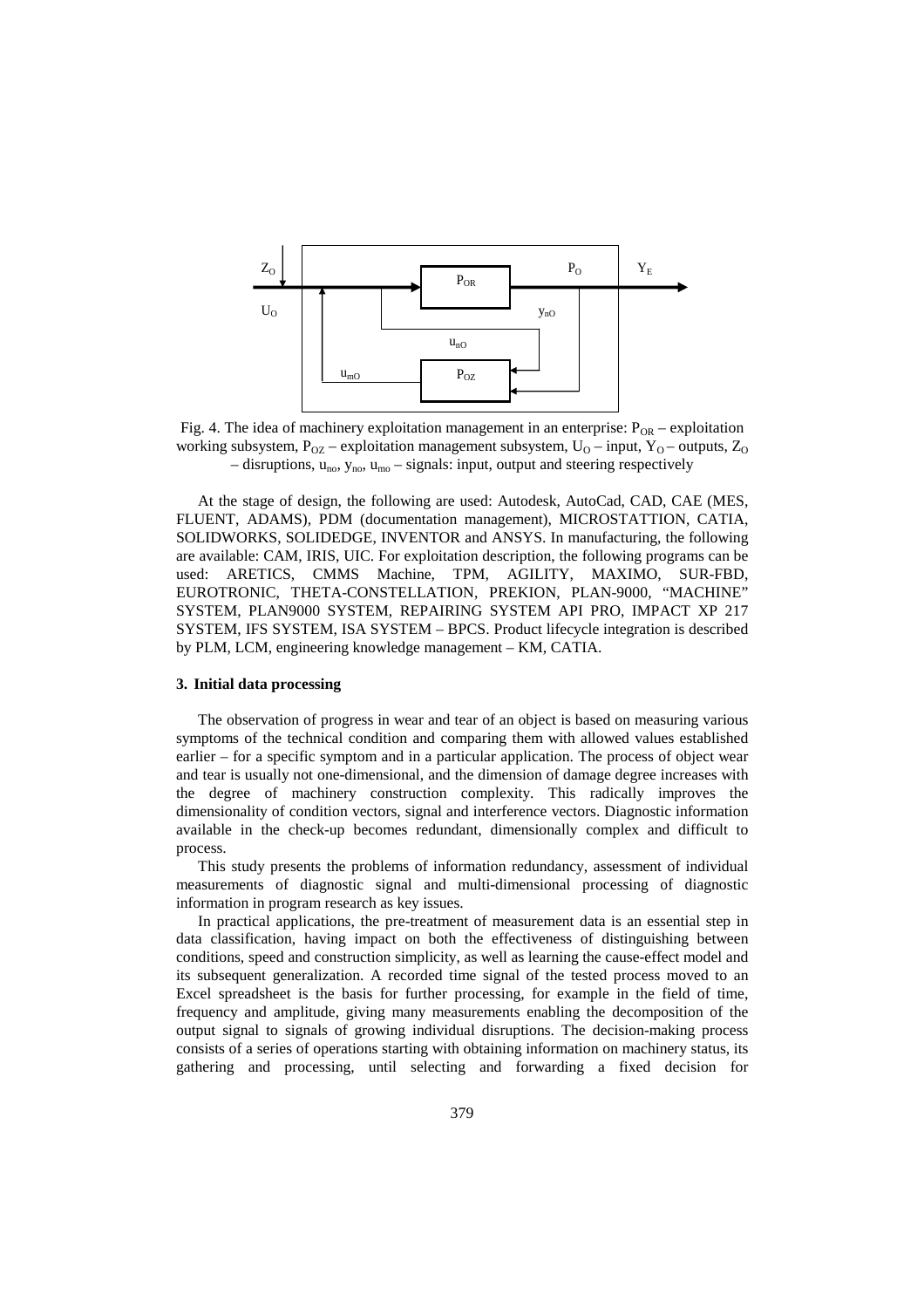implementation. At the beginning, however, three types of initial data processing need to be distinguished: data transformations, filling in the missing values and dimensionality reduction.

*Data transformations –* analyzing experimental data is associated with various types of measurement scales, which may be symbolic or numeric. In case of diagnostic information processing systems, most frequently all the features that describe analysed objects have to be numeric.

In the case of classification models using distance as a measurement of similarity it is very often the case that individual features characterise a physical state on the basis of various physical quantities, having different ranges of values, and, as a result, they can have a different impact on distance. A few transformations unifying the influence of individual features to the value of distance can be applied.

*Normalization.* Conducted according to the following formula:

\_

$$
X_N = \frac{x_i - x_{i_{\min}}}{x_{i_{\max}} - x_{i_{\min}}}
$$
 (1)

where:  $x_{i max}$  - maximum value in a set for feature,

ximin - minimum value of feature.

As a result of normalization, vectors with feature values from the range [0,1] are obtained. This transformation does not take into account value distribution of a given symptom; therefore, in the case of the appearance of several symptoms with values significantly different, most values are pressed narrow range as a result of normalization. *Standardization.* The use of value distribution in single symptoms leads to a transformation known as standardization, according to the following relations (2).

$$
X_{S} = \frac{x_{i} - x_{i}}{\sigma_{i}(x)} \; ; \quad \bar{x} = \frac{1}{n} \sum_{j}^{n} x_{j}^{i} \; ; \quad \sigma_{i}(x) = \frac{1}{n-1} \sum_{j}^{n} (x_{i}^{j} - \bar{x}_{i})^{2} \tag{2}
$$

\_

As a result of this transformation, symptoms with an average value of  $x = 0$  are obtained, and standard deviation  $\sigma = 1$ , so that all the symptoms have an equal share with respect to the value of information.

*Precision constant* – takes into account the range of variation and an average value of measured parameters and provides non-dimensionality, as per the following relation:

$$
p_i = \frac{x_i}{w_i} \tag{3}
$$

**Symptom sensitivity**  $W_i$  expressed as one number together with an average value ensures non-dimensionality and changeability range:

$$
w_i = \frac{x_{i\max} - x_{i\min}}{\bar{x}_i} \tag{4}
$$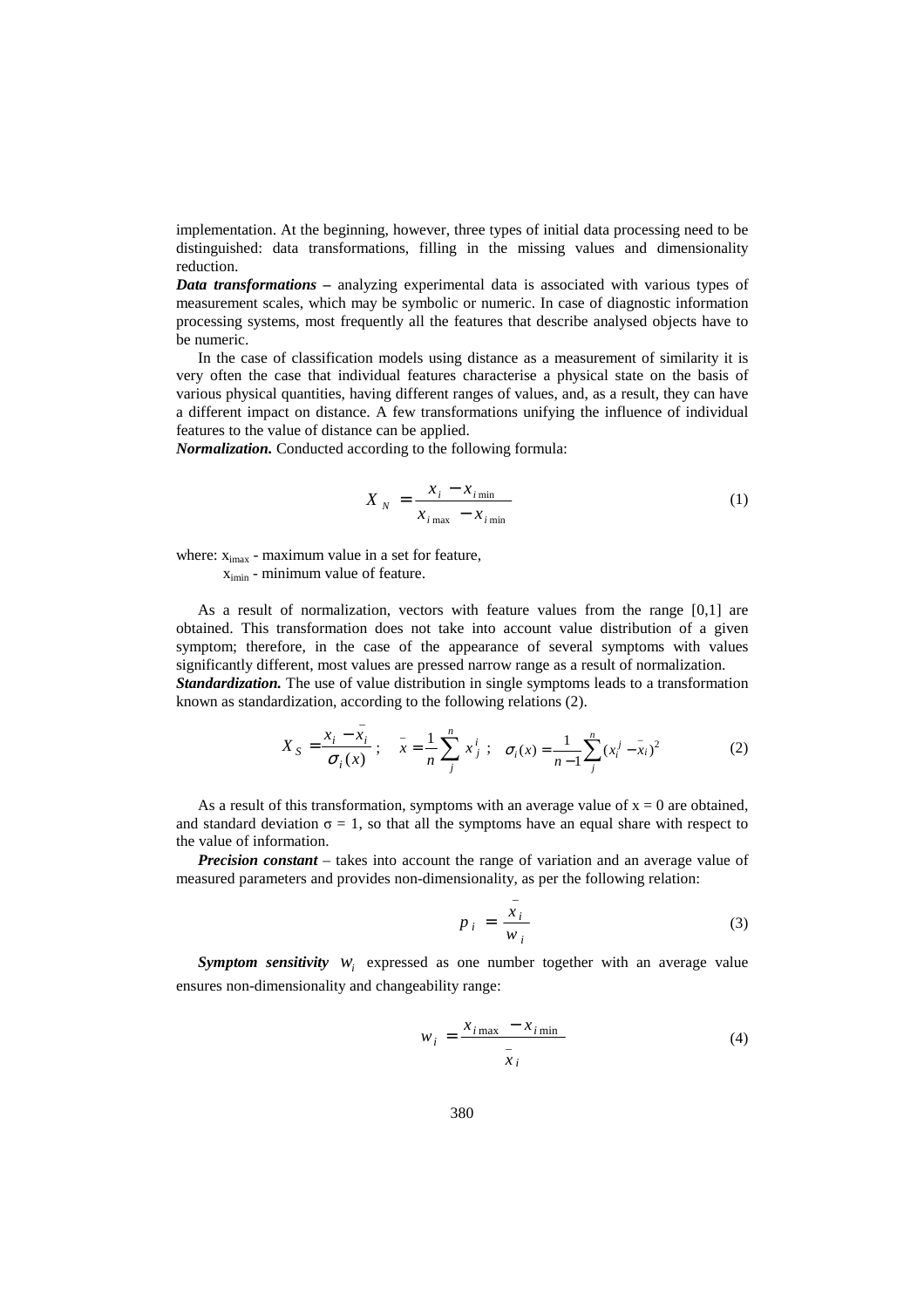Ensuring the possibility of mutual further consideration of data obtained in measurement is an important and necessary step to make at the very beginning.

# **4. Ideal point method – OPTIMUM**

Diagnostic signals measured in different ways reflect observation space, and, in an indirect way, damage development in a machine – fig.5. With the use of optimization techniques, sensitivity of measured symptoms to condition changes can be characterized based on measuring the distance from the ideal point. Distinguishing the fault is possible – according to mathematical formalism – after projecting constituent symptoms on the axes *x, y, z* respectively.



Fig. 5. Multi-dimensional observation space

The following algorithm makes statistical assessment of individually elaborated diagnostic symptoms possible, resulting in a final ranking of their sensitivity and relevance. The following steps of this procedure include:

1. creating an observation matrix from measured symptoms:  $s_1, s_2, s_3, \ldots, s_m$ ;

2. statistical assessment of symptoms with the use of various criteria, i.e.:

- symptom changeability:

$$
f_1 = \frac{s_j}{\vec{y}}\tag{5}
$$

where:  $S_i$  – standard deviation,

 $\bar{v}$  - average value.

- assessment of symptom sensitivity to condition changes:

$$
w_i = \frac{x_{i\max} - x_{i\min}}{\bar{x}_i}
$$
 (6)

- correlation to the technical condition, run (determination of the correlation coefficient: symptom-condition):

$$
f_2 = r(y, w); \qquad \qquad r_{xy} = \frac{1}{n-1} \frac{\sum_{i=1}^{n} (x_i - x_{sr})(y_i - y_{sr})}{\sigma_x \sigma_y}
$$
 (7)

To make considerations and the presentation of results on surface easier, two selected indicators of quality are sufficient.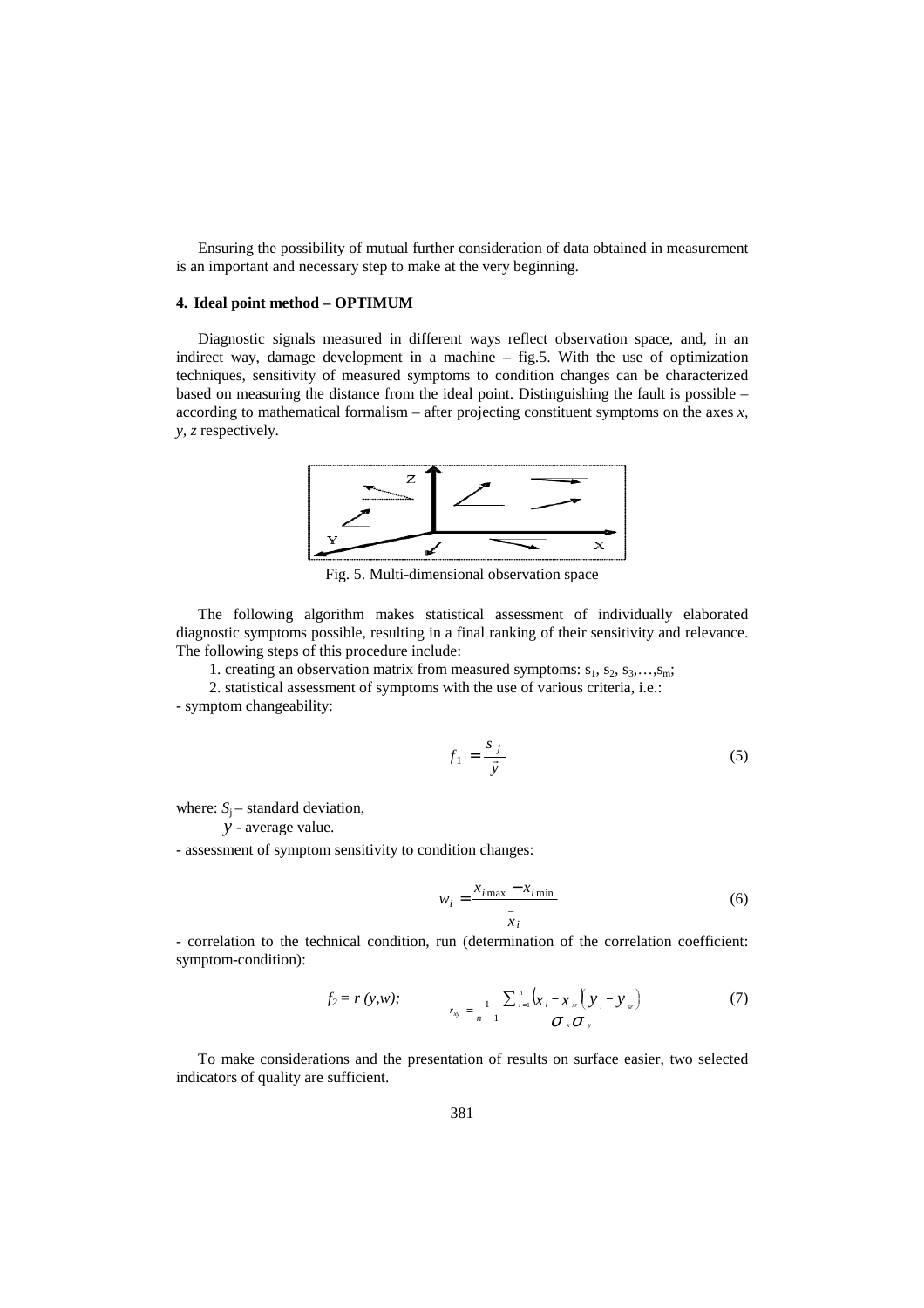3. Making further maximization and normalization of adopted indicators of quality signals, we obtain statistical characteristics of their sensitivity  $(f_1^*, f_2^*)$ , which further allows to determine the coordinates of an ideal point. This allows distance determination of single signal measurements from an ideal point, according to the following relation:

$$
L = \sqrt{\left(1 - f_{1}^{*}\right)^{2} + \left(1 - f_{2}^{*}\right)^{2}}
$$
\n(8)

4. General sensitivity coefficients (weights) for each tested signal are determined as per the relation:

$$
w_{i} = \frac{1}{\frac{1}{L_{i}} \cdot \sum_{i=1}^{n} L_{i}} , \quad \text{where: } \sum w_{i} = 1
$$
 (9)

The presented algorithm can be easily performed in Excel, obtaining a quality arrangement of measured symptoms. Fig. 6 shows the final result of this procedure for sample measurement data. Distance points of each measurement from an ideal point  $(1, 1)$ indicate the sensitivity of assessed signal measurements, with the points closest to (1,1) being the best symptoms.

Having highlighted statistically good symptoms, you can build cause-effect models at the stage of inferring the condition. The quality of the model depends, however, on the number of measures taken into account, which, indirectly, in the simplest regression models, can be evaluated with determination coefficient  $R^2$ .



Fig. 6. Ideal point method outcome - *OPTIMUM* 

## **5. Multi-dimensional system observation – SVD**

SVD (Singular Value Decomposition) is a numeric procedure for multi-dimensional tracking of changes of object condition. It detects developing damage and selects maximally informative condition symptoms in a given situation.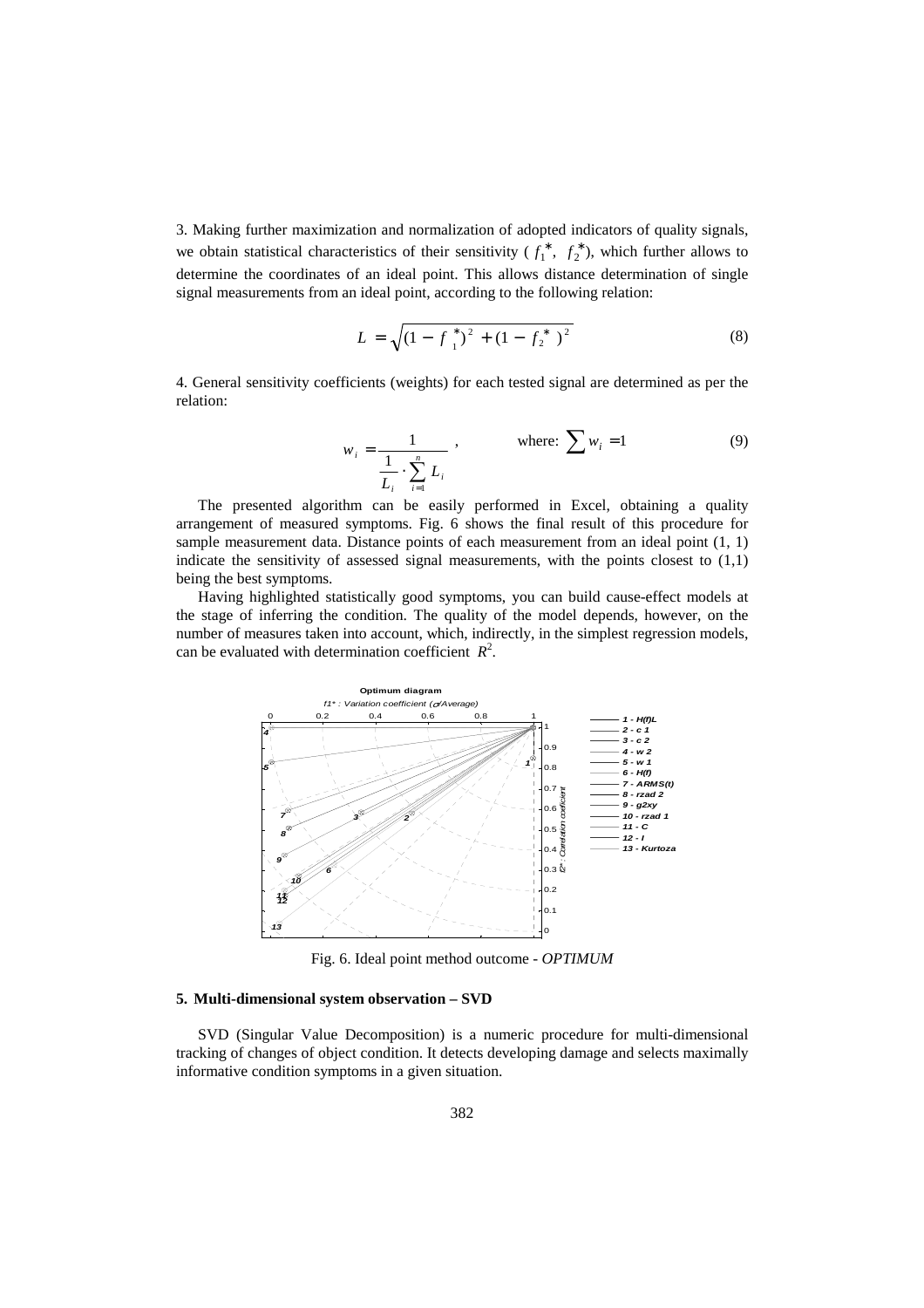Let's take into account a complex mechanical object operating in time0  $< \theta < \theta_h$ , where evolutionarily several independent **defects** are developing,  $F_t(\theta)$ ,  $t=1,2,...$  Their development can be handled by observing the phenomenon field, creating a row vector of technical condition symptoms;  $[\mathbf{s}_m] = [\mathbf{s}_1, \dots, \mathbf{s}_r]$ , with different physical nature. For the purpose of tracking changes in the technical condition of an object, one can perform dozens of equally distant value readings of the vector in time;  $\theta_n$ , n=1,...p,  $\theta_p \leq \theta_b$ . In this way, further rows of symptom observation matrix (SOM) are obtained. We already know that the maximum of diagnostic information can be obtained from the matrix if all the initial readings are centred (subtracted) and normalized to the original value  $S_m$  (0) =  $S_{0m}$  of a given symptom. We thus obtain a non-dimensional symptom observation matrix:

$$
\mathbf{O}_{\mathrm{pr}} = [\mathbf{S}_{\mathrm{nm}}], \qquad \mathbf{S}_{\mathrm{nm}} = \frac{\mathbf{S}_{\mathrm{nm}}}{\mathbf{S}_{\mathrm{0}\mathrm{m}}} - 1 \tag{10}
$$

where: bold marking represents the original dimensional symptom values.

For the purpose of describing system lifecycle, we hale a non-dimensional observation matrix  $O_{pr}$  of **r** - columns resulting from the number of observed symptoms and **p** lines resulting from the total number of consecutive observations. To the non-dimensional observation matrix the procedure of distribution in relation to specific values:

$$
\mathbf{O}_{\mathrm{pr}} = \mathbf{U}_{\mathrm{pp}} \ast \mathbf{\Sigma}_{\mathrm{pr}} \ast \mathbf{V}_{\mathrm{rr}}^{\mathrm{T}},\tag{11}
$$

where: (T- transposition)  $U_{pp}$  is a p - dimensional orthogonal matrix of specific left-sided vectors, and  $V_{\rm r}$  is a r - dimensional orthogonal matrix of specific right-sided vectors and In the middle – a diagonal matrix of specific values  $\Sigma_{\text{pr}}$  with the following properties:

$$
\Sigma_{\text{pr}} = \text{diag}(\sigma_1, \dots, \sigma_1), \text{ where: } \sigma_1 > \sigma_2 > \dots > \sigma_u > 0 \tag{12}
$$

and:  $\sigma_{u+1} = ... \sigma_1 = 0$ , l= max (p, r), u = min (p, r).

This means that of  $r$  - measured symptoms one can obtain only  $u \le r$  of independent information on growing damage. Such a decomposition of SVD observation matrix can be conducted after each observation;  $n = 1, ..., p$ , and thus the evolution of defects  $F_t(\theta_n)$  in an object can be monitored.

One damage F can be described by a pair of new values;  $SD_t$  and  $\sigma_t$ . The first one is a generalised symptom of damage **t**, which could be called a discriminant of this damage and could be obtained as a right-sided product of observation matrix and vector **v<sup>t</sup>** [4]:

$$
SD_{t} = O_{pr} * \mathbf{v}_{t} = \sigma_{t} \cdot \mathbf{u}_{t}
$$
 (13)

Since vectors  $v_t$  and  $u_t$  are normalized to unity, the length of vector SD is equal to its energetic norm and equals:

$$
Norm (SDt) \equiv ||SDt|| = \sigmat
$$
 (14)

Therefore, for a specified lifetime  $\theta$  use advancement of damage  $F_t$  can be reflected by a special value  $\sigma_1(\theta)$ , whereas its instantaneous evolution - by discriminant SD<sub>t</sub> (θ). The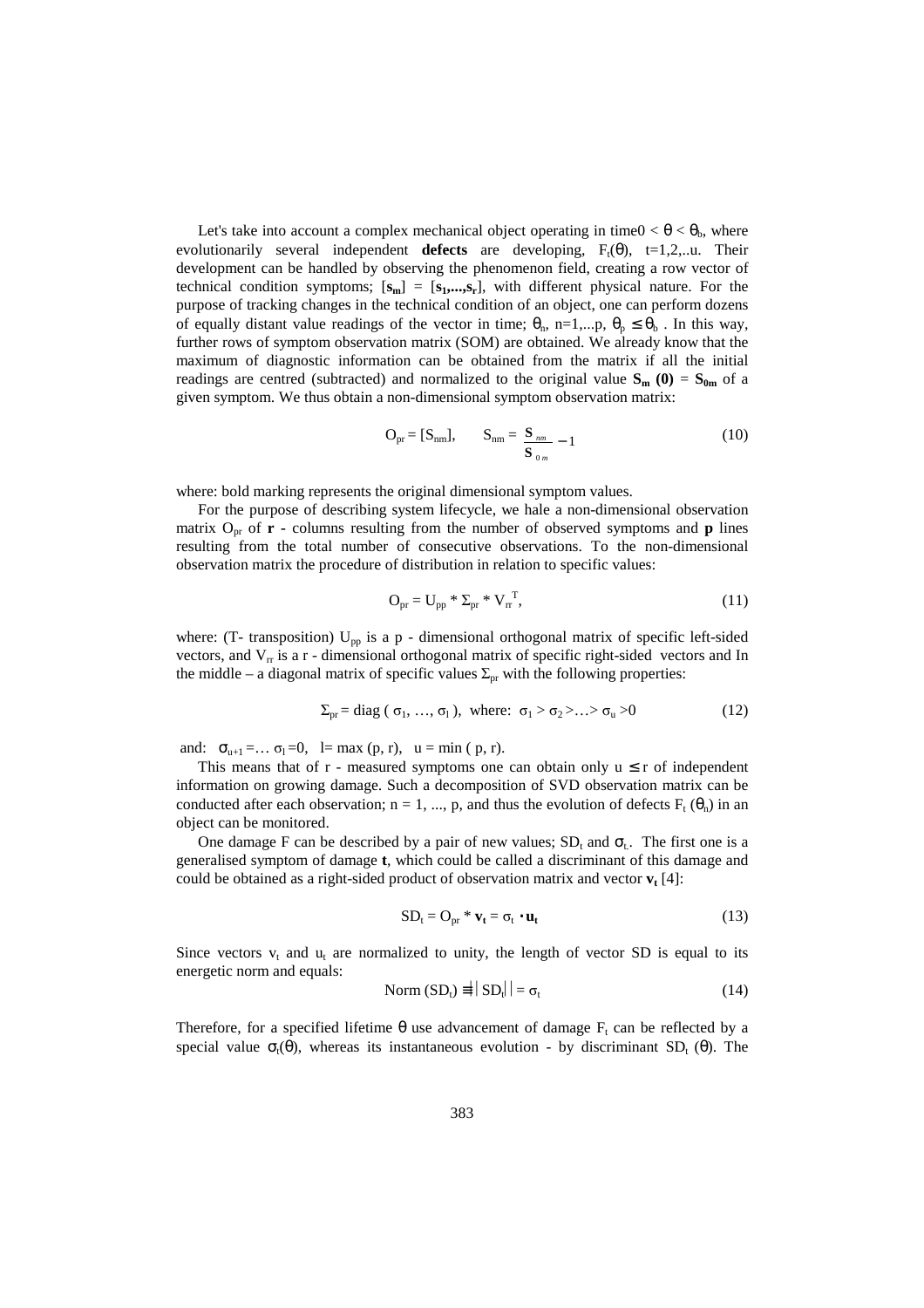equivalence of new measures of SVD is postulated to the characteristics of damage areas, throughout the whole lifecycle θ of an object:

$$
SD_{t}(\theta) \sim F_{t}(\theta), \text{ with the norm } |F_{t}(\theta)| \sim |SD_{t}(\theta) = \sigma_{t}(\theta)
$$
 (15)

 $SD<sub>t</sub>(\theta)$  can also be called a damage profile, whereas  $\sigma<sub>t</sub>(\theta)$  its advancement. Fig. 7 shows the



Fig. 7. Diagnostic information contents with independent damage in observation matrix, and detected independent discriminants  $SD_i$  and advancement measurements  $\sigma_i$ 

The target of SVD is also to select maximally informative symptoms measured in a given diagnostic observation. From the observation matrix  $O_{pr} = [S_{nm}]$  one can define two square r and p- dimensional covariance matrices, as below  $(x^T -$  the transposition of the matrix, vector):

$$
W_1 = (O_{pr})^T * O_{pr}, \text{ and; } W_2 = O_{pr} * (O_{pr})^T
$$
 (16)

Solving own issues of these matrices (EVD) shows that in this way the wanted specific vectors of the observation matrix SVD and squares of the specific values can be obtained:

$$
W_1 * v_v = \sigma_v^2 * v_v, \ v = 1,...r; \text{ and; } W_2 * u_i = \sigma_i^2 * u_i, \ i = 1,...p. \tag{17}
$$

Thus, solving the two own issues (Eigen Value Decomposition - EVD) of both covariance matrix defined on the observation matrix, we obtain the same result as in procedure SVD; squares of specific values instead of their original values are the only difference.

An example of the application of these considerations is a diagnostic observation of a 12 cylinder traction diesel engine, and the results are shown in Figure 8. The image in the upper left corner shows 12 measured symptoms creating a complexity of information, which, however, after being processed by SVD, is easy to decode into two main types of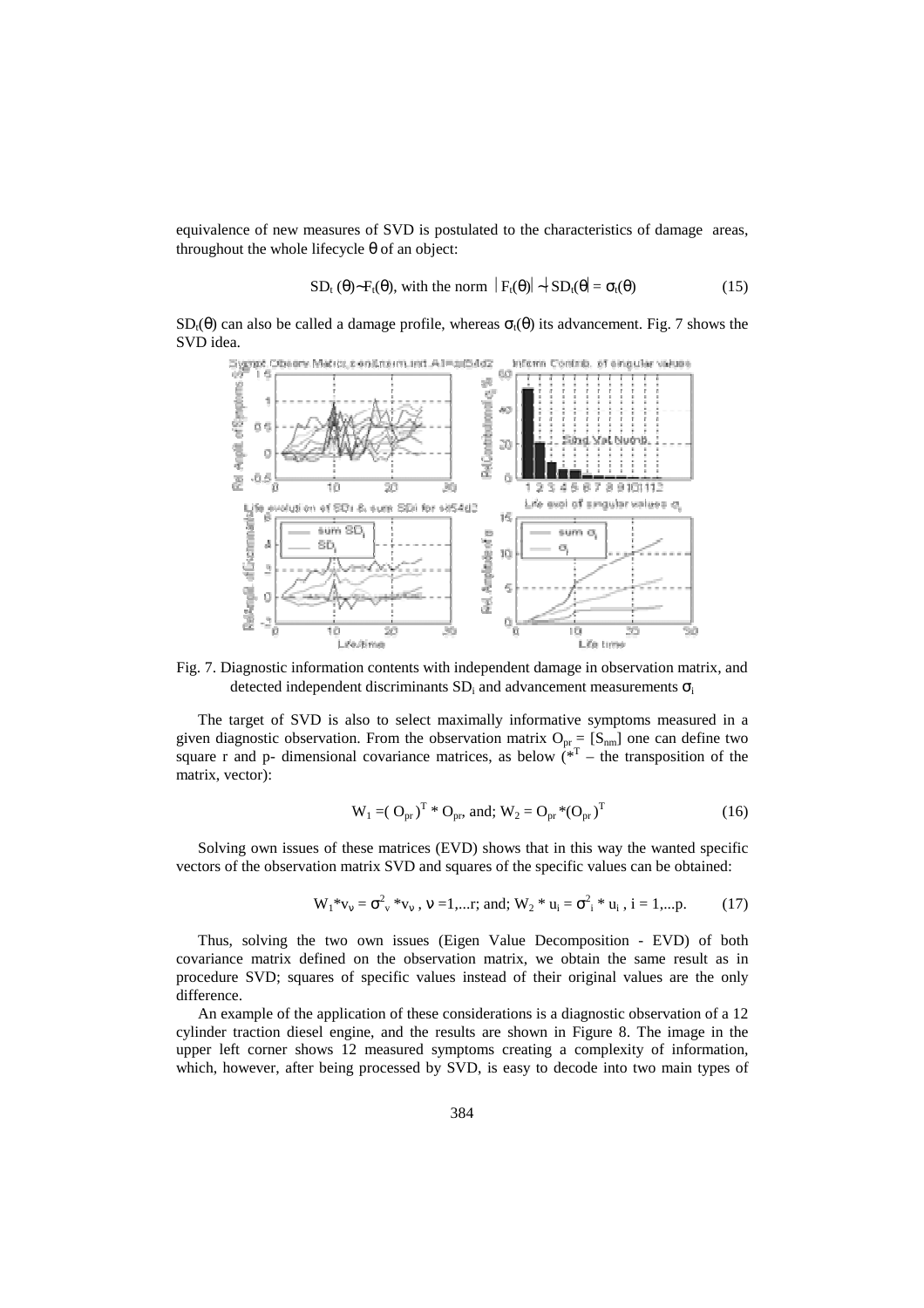damage, because  $\sigma_1$  and  $\sigma_2$  constitute ca 50% and 20% of all diagnostic information in the observation matrix (image in the upper right corner) measured as a quotient of the values of a given  $\sigma_i$  to the sum of all specific values. Moreover, the first damage  $SD_1$  (lower left corner) almost monotonically increases, while the second one is unstable and begins to grow only after the 20th measurement (200 thousand kilometres), which can also be seen in the course of intensity of damage  $\sigma_2$ , in the lower right corner.

#### **6. Information system of identification tests**

The possibility of rapid identification of damage while diagnosing the elements affecting the functioning of objects was the basis for the creation of SIBI program shown in fig. 8.

This program is an attempt of software implementation for the following purposes: acquisition of vibration processes, their processing, testing co-dependencies of vibration processes, testing symptom sensitivity, statistical inference, and visualization of analysis results.

| Measurement data<br>acquisition and sxport | <b>DATA</b>         |
|--------------------------------------------|---------------------|
| Data processing -<br>Symptoms              | Symptoms            |
| Signal co-dependence<br>test               | Complex<br>measures |
| Symptom sensitivity<br>tests               | Optimum             |
| Multi-dimensional<br>analysis              | SVD.                |

Fig. 8. Main dialog window of SIBI program

# **7. Managing product lifecycle**

The procedures of rational exploitation can be characterized socially, environmentally and economically – fig. 9.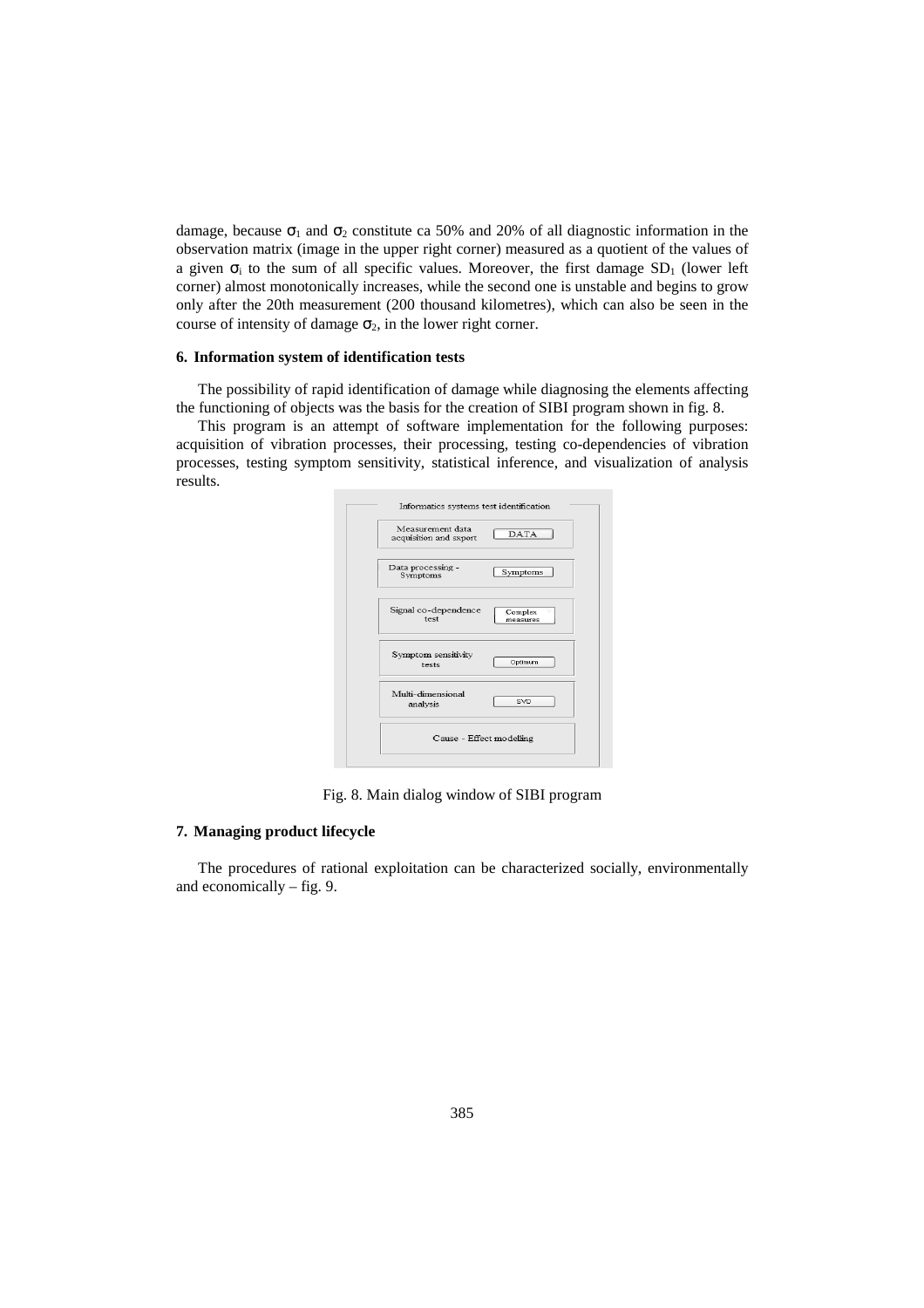

*The explanation of shortcuts: OHSAS - safety and professional hygiene, POEMS - The system of the environmental management be well-versed in on the product, TQM - the total management the quality, FFQM - European Foundation for Quality Management, LCA - life-cycle analysis, EMA - Employers and Manufacturers Association., LCC - opinion of the costs of the cycle of the life*  Fig. 9. LCM (Life Cycle Management) [21]

On the market there are many CMMS systems (Computerised Maintenance Management Systems) in a wide range of prices and possibilities. An important issue for enterprise decision-makers is the choice of proper system supporting motion maintenance services. The analysis of methods of evaluation and selection of systems of this type [22] and the subjective-scoring method of the assessment of the environmental usability of commercially available computer programs are shown in fig. 10.



Fig. 10. The algorithm of information system selection for exploitation monitoring [22]

## **8. Conclusion**

Selecting a method for the specificity of enterprise business depends on a number of internal or external factors. It is impossible, however, for an organization to survive without adopting any of the methods reducing the chaos and randomness of decision-making rules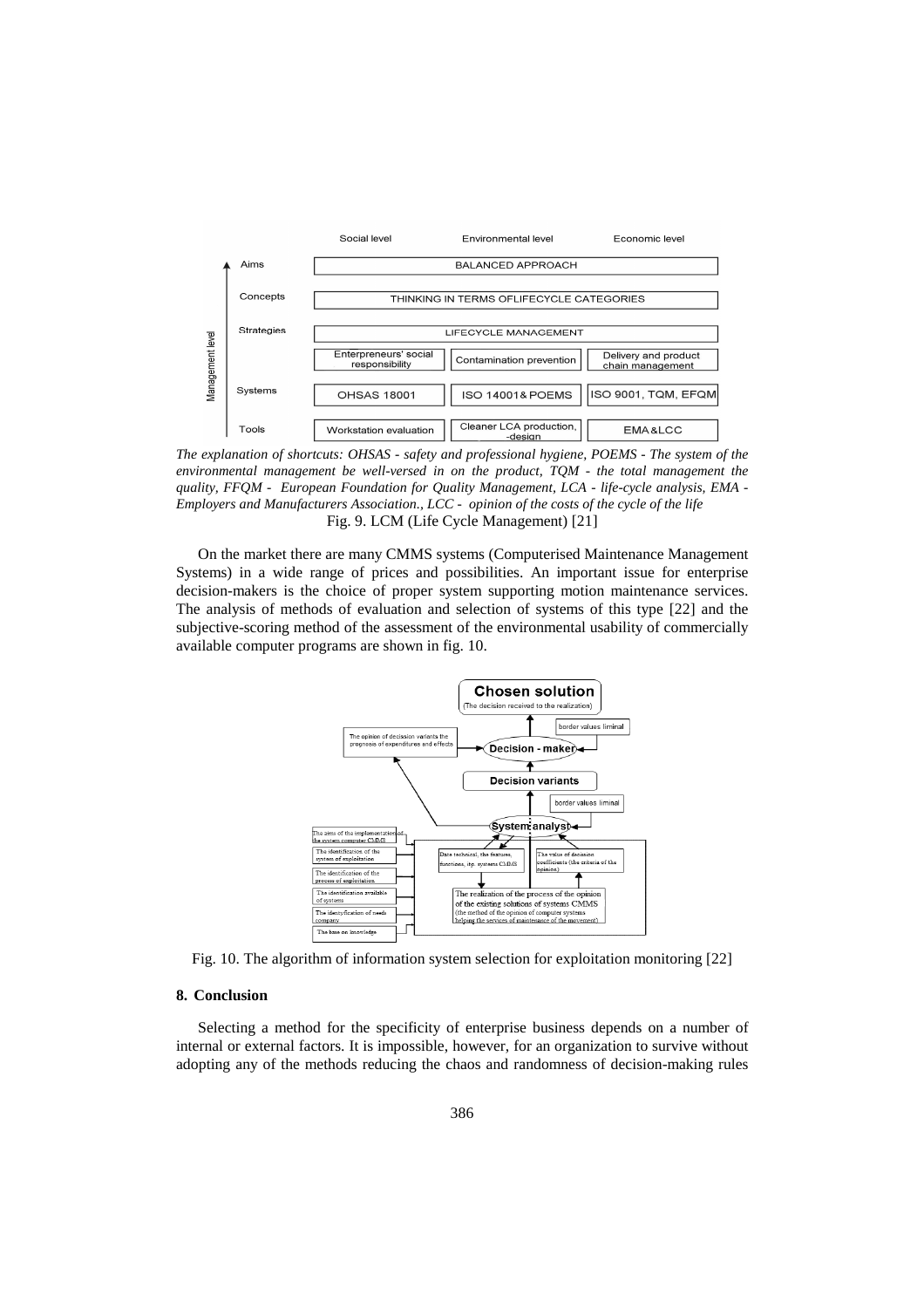to a minimum. The methods should be well identified before implementation, and the decision on their implementation should be fully deliberate.

Basic assumptions of this article include the following:

- 1. the need to introduce modern management strategies in enterprises,
- 2. the superiority of obtained information in steering an enterprise,
- 3. highlighting machine exploitation management system in enterprise logistic system, including machinery exploitation tests.

The problems of diagnosing complex technical objects are still in development, and the procedures for acquiring and processing diagnostic information are continually refined. This article discusses the reduction of redundancy for individual condition symptoms and for a multi-dimensional condition test.

A new, simple and effective method of sensitivity assessment for individual measurements of condition was proposed – the *OPTIMUM* method; moreover, the essence of the SVD method, SIBI program and guidelines for the selection of rational commercial programs in the field of machinery exploitation were explained.

### **References**

- 1. Griffin R. W.: The basis of the management the organizations. PWN, Warsaw, 1997.
- 2. Webber A.: The principle of the management the organizations. PWE, Warsaw, 1996.
- 3. Stoner J. A. W.: The control polish fuel-efficient. Publishing house, Warsaw 1992.
- 4. Hamrol A., Mantura W.: The management the quality. Theory and Practice. PWN, Warsaw – Poznan, 1998.
- 5. Bieniok H.: Metods efficient of management. Wyd. "Placet", Warsaw 1997.
- 6. Durlik I.: the Engineering of the management. AW Placet, Warsaw, 1995 cz.1.
- 7. Żółtowski B.: The basis of the diagnostics of machines. Wyd. ATR, Bydgoszcz, 1996.
- 8. Żółtowski B.: Lexicon of the technical diagnostics. Wyd. ATR,1996.
- 9. Żółtowski B.: Diagnostic identification of real objects. COMADEM 97, Finland, 1997. (Vol.2, 224-235).
- 10. Żółtowski B, Castañeda L.: Monitoreo multidimensional de la Interfase Vía-Vehículo de un sistema ferroviario. Congreso Internacional de Mantenimiento – ACIEM – Marzo 2007, Bogotá, Colombia.
- 11. Żółtowski B.: Diagnostic state identification of objects. ZEM, Z.1 (105). 1996.
- 12. Żółtowski B., Niziński S.: Modelling the processes of exploitation. Bydgoszcz-Sulejówek, 2002 s.250.
- 13. Żółtowski B.: The investigation of the dynamics of machine engines. ISBN–83- 916198, Bydgoszcz, 2002 s.335.
- 14. Żółtowski B., Cempel C.: The engineering of the diagnostics of machine engines. ITE PIB, Radom, 2004.
- 15. Żółtowski B., Niziński S.: The computer system of the exploitation of vehicles. Wyd. PWSZ, 2004, Pila s.234.
- 16. Żółtowski B., Tylicki H.: The chosen problems of the exploitation of machine engines. Wyd. PWSZ, 2004 Pila s.294.
- 17. Żółtowski M.: The safety of the construction with utilization of the modal analysis.. Department of the management, PC, Częstochowa 2010 s.169-183.